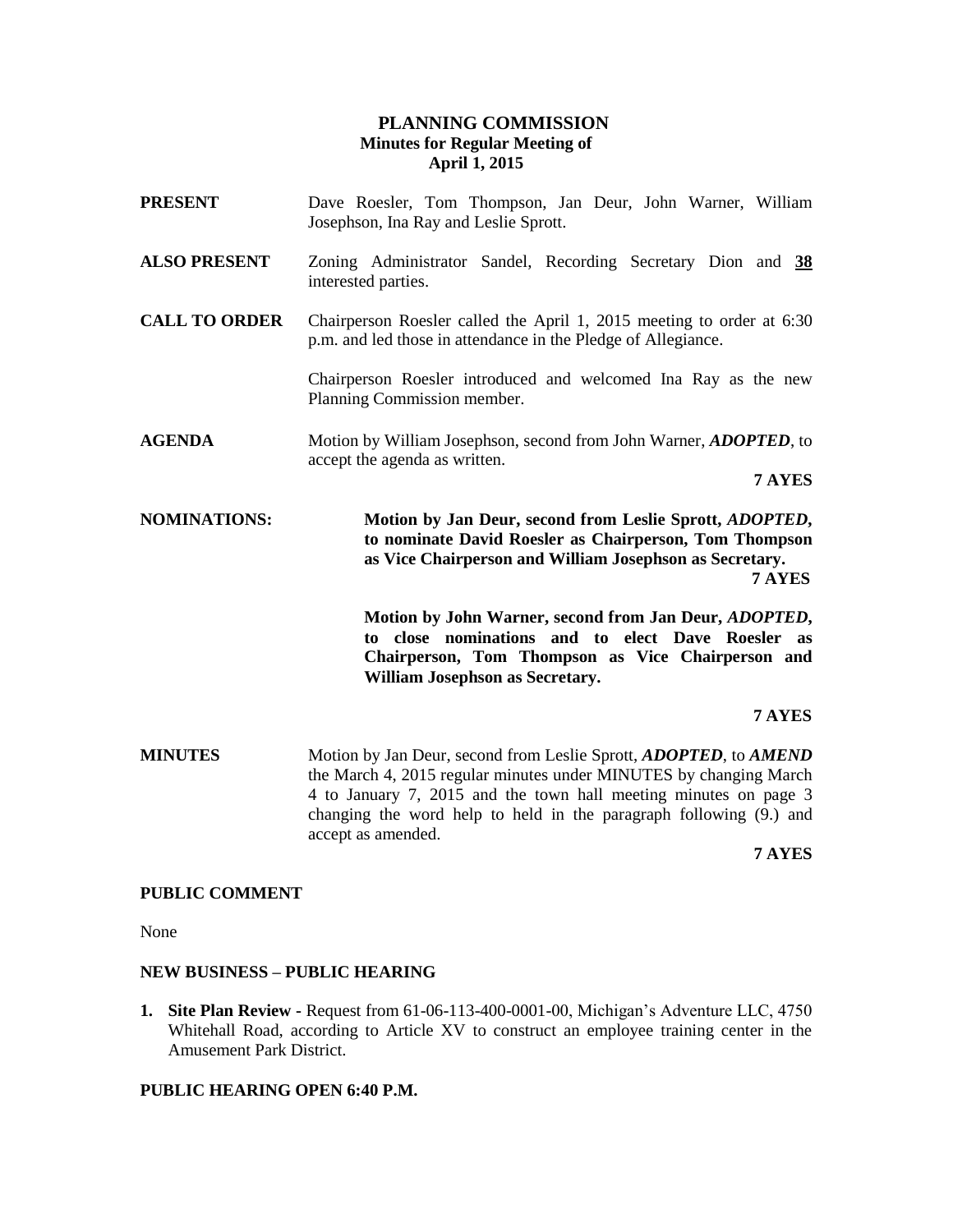Chairperson Roesler asked Zoning Administrator Sandel for his report.

Zoning Administrator Sandel explained Michigan's Adventure purchased the parcel just to the north of them. After applying for and receiving approval for a Zone Change from Neighborhood Commercial to Amusement Park District it was combined with the existing parcel. They are now proposing to construct a training facility on this portion of the parcel which requires Site Plan Review because the site plan that was previously approved did not include this portion. All reviewing entities have not responded.

### **CORRESPONDENCE**

None

Chairperson Roesler asked if someone was here on the behalf of the applicant. Mr. Steve Mark stated he, his wife Camille Jordan Mark and their Engineer Don Hansen were all here to answer questions. He explained employee training has always been done within the park which has a lot of distractions; they would like to have a facility set up just for training purposes.

### **PUBLIC HEARING CLOSED 6:45 P.M.**

#### **DISCUSSION**

The following list is concerns and questions brought forth by Commissioners and answers given by applicant (s).

1. Will there be kitchen facilities?

No, it will be used for office space/training.

2. Will the building be offered for lease to the public?

It may be used for meetings for other groups they may be a part of. It may be used for staff events that may appear to be a party. They do not want to say they would never rent it out for revenue.

Zoning Administrator Sandel advised to use it for anything other than training facility they would need to do Site Plan Review again.

3. Does the proposed parking meet the township requirements for the occupancy of the building? What is the parking setback? What will happen to run off for parking lot?

According to Article XVI Parking and Loading assembly halls without fixed seats require one (1) space for each three (3) persons allowed within the maximum occupancy load established by any applicable codes or ordinances. The occupancy capacity according to the Building Official for the square footage of this building is 415 people which would require 138 spaces. There are only 135 spaces proposed, however, there is additional existing parking available. The setback is 20'. Run off for the parking lot will drain east to catch basins and then routed out back through an underground pipe.

4. Will the parking lot be lit?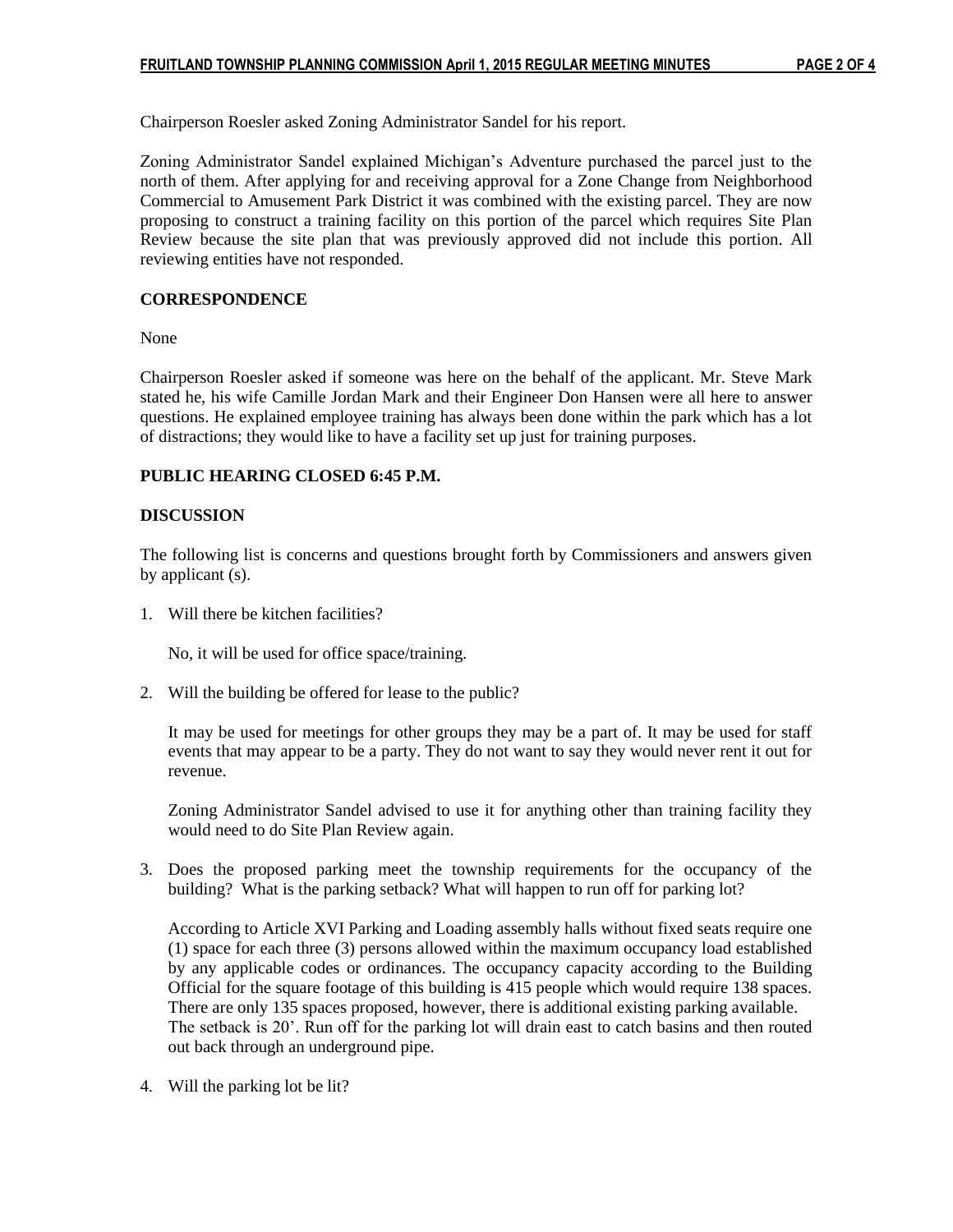There will be possibly four  $(4)$  twenty foot  $(20)$  poles, two  $(2)$  on the far west and east of the lot.

Site Plan Review standards reviewed.

Consensus is if the standards were applicable they were either covered or being worked on. If approved it shall be contingent on approvals from the following: Muskegon County Road Commission, Muskegon County Health Department, Muskegon County Drain Commissioner, White Lake Fire Authority and Muskegon Conservation District.

> Motion by Jan Deur, second from William Josephson, **ADOPTED**, to **APPROVE** the site plan for a training facility and parking lot with occupancy of 415, parking for 135 as shown on the site plan and 3 parking spaces on adjacent existing parking lot, 20' setback on Northern Boundary to the parking lot and also stipulate final review and approval must be obtained from the Muskegon County Road Commission, Muskegon County Health Department, Muskegon County Drain Commissioner, White Lake Fire Authority and Muskegon Conservation District and this site plan will be accepted as amended for the Amusement Park District.

 **7 AYES**

## **OLD BUSINESS**

## **1. Reports from Sub-Committees**

 **Fences, walls, hedges, berms and screens language in Lakefront Districts (subcommittee is Commissioners Warner, Sprott and Josephson)**

No Report

 **Zoning for Sylvan Beach (sub-committee is Commissioners Sprott, Thompson, Warner and representative from Sylvan Beach)**

No Report.

 **Lakeside Inn (sub-committee is Chairperson Roesler, Commissioners Deur and Warner)** 

Chairperson Roesler stated the sub-committee met with Planner Tim Johnson who provided them with language for discussion purposes. They met with Attorney Even and went over what Planner Tim Johnson suggested.

Planner Tim Johnson provided a discussion paper proposing a Special Land Use for the Inland Lakes District, this would be for Historical Resorts, a definition would be proposed for such. The Master Plan does not need to be amended to do this.

The sub-committee will request Planner Tim Johnson propose Special Land Use language for discussion at the May meeting and hopefully holding a Public Hearing at the June meeting. They will ask him to focus on parking, noise, outdoor dining, docks, etc.

Attorney Even agrees this is the way to go.